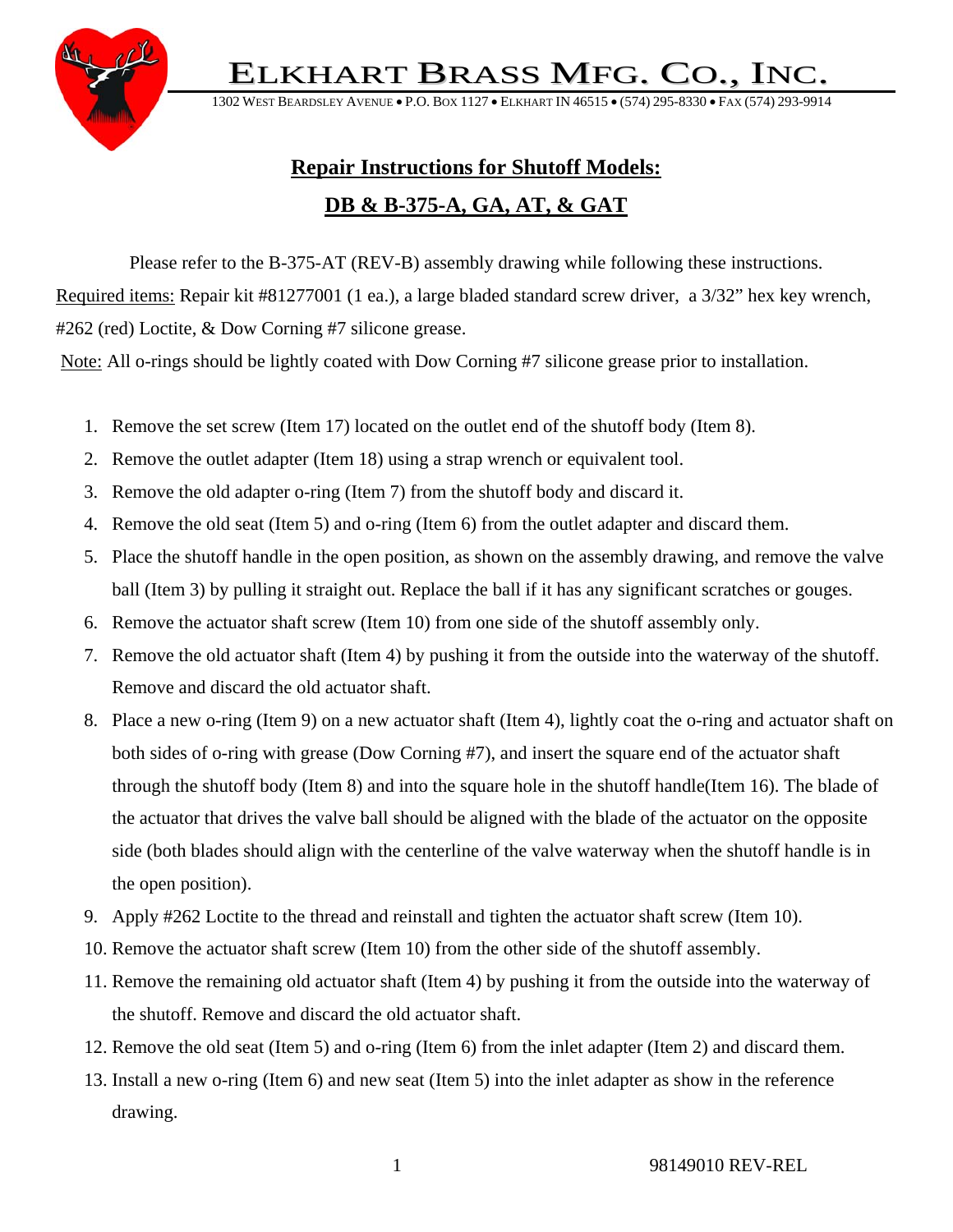- 14. Repeat steps 7 and 8 to install the remaining new actuator shaft and o-ring.
- 15. With the shutoff handle (Item 16) in the open position insert valve ball so the slots on both sides of the ball slide over the blades of the actuator shafts and push the ball back until it contacts the seat. The full round valve ball can be installed in any orientation. The single cut-away ball must be installed with the cut-away towards the inlet and at the bottom (opposite side from shutoff handle) of the shutoff. The double cut-away ball must be installed either end first but with the cut-aways at the bottom (opposite side from shutoff handle) of the shutoff.
- 16. Install a new adapter o-ring (Item 7) in the outlet end of the shutoff body (Item 8). (There is an additional adapter o-ring for the inlet end of the shutoff body included in the in the kit. It is not necessary to change this o-ring if the inlet adapter is not removed. To remove the inlet adapter follow the same steps used to remove and install the outlet adapter, steps 1, 2, 3, 17, 18, & 19.)
- 17. Install a new o-ring (Item 6) and new seat (Item 5) into the outlet adapter (Item 18).
- 18. Before installing the outlet adapter (Item 18) please notice that there is a spot on the fine threads of the outlet adapter where a drill has been used to remove the male threads. This spot drill is there so that the set screw used to secure the adapter will not damage the male threads when tightened against the outlet adapter. If the set screw were to be tightened against the male threads of the outlet adapter, the threads would be damaged making future removal of the adapter difficult or impossible.
- 19. Install the outlet adapter (Item 18). Screw the outlet adapter in until the spot drill lines up with the set screw hole in the shutoff body (Item 8). Apply #262 Loctite, install, and tighten set screw (Item17) making sure set screw tightens against spot drill on outlet adapter.